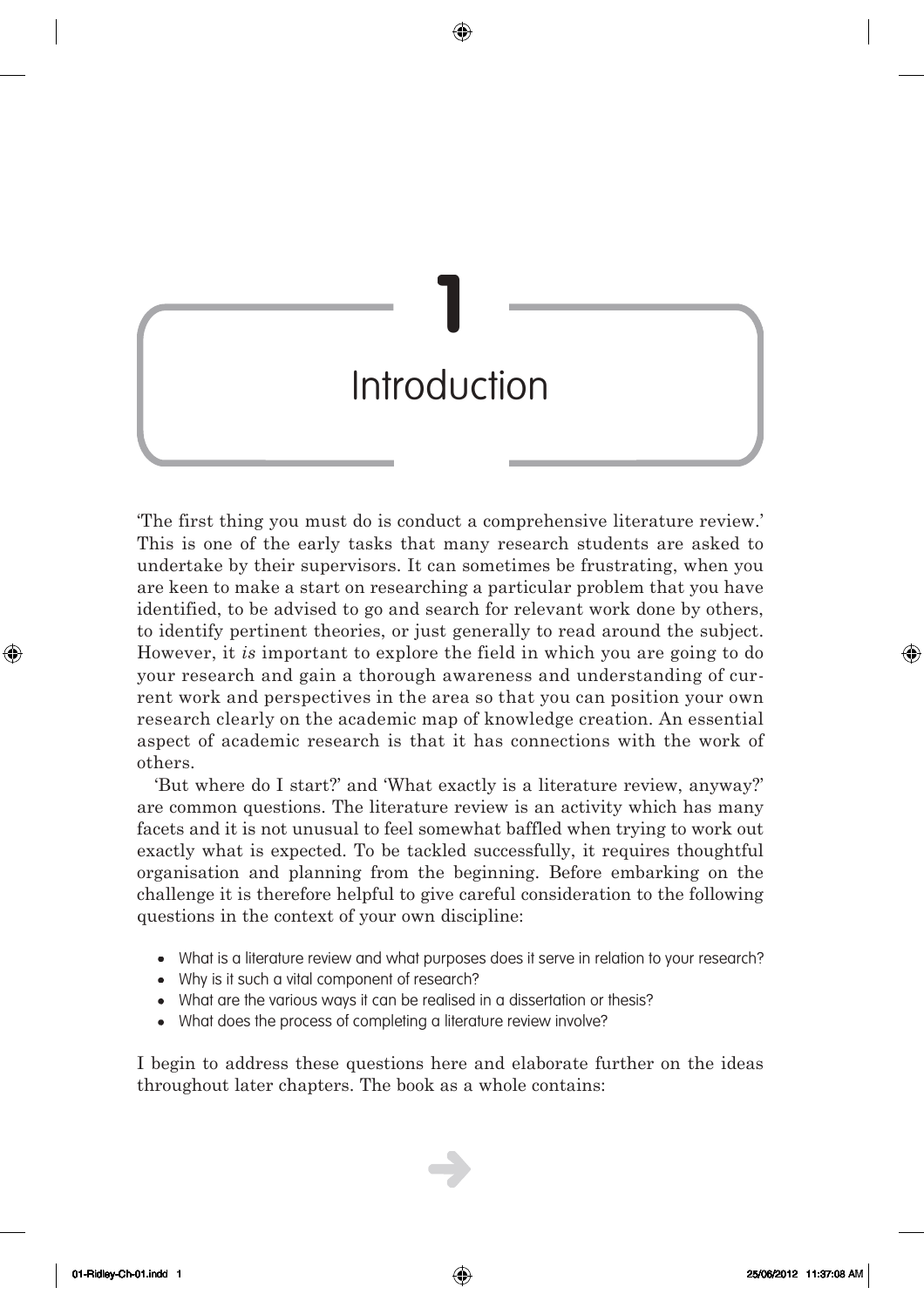extensive practical tips on how to prepare, organise and write your review successfully;

⊕

- $\bullet$ extracts from a variety of different sample dissertations and theses to illustrate the points being suggested;
- tasks for you to do which involve observations and analysis of the dissertation and thesis text extracts and reflection on a range of aspects of your own research and literature review.

It can therefore be used as a self-study guide and either read from start to finish at the beginning of the research process to give you a comprehensive view of what is entailed or relevant chapters can be visited as you progress through your research. I would, however, recommend reading Chapters 1 to 5 as you begin the reading for your research because they focus on strategies for conducting efficient searches of the literature, and techniques for reading efficiently and organising the information you collect. Chapters 6 to 10 will become more pertinent when you prepare to write your review and will continue to be relevant as you draft and revise your work. Chapter 11 is a new chapter in this edition and discusses the purposes and processes involved in conducting a systematic literature review. This type of review differs from a thesis or dissertation literature review in that it is a stand-alone investigation usually conducted by a team of experienced researchers. The majority of the book, however, assumes that you are a student conducting research for an undergraduate, masters or doctoral programme or a supervisor of a student undertaking such research.

After working through the guide, I hope that you will have extended your awareness of the issues involved and be able to navigate your way through the maze of identifying and efficiently reading the pertinent literature, and then writing an effective literature review which blends in with your own research.

In this initial chapter, I define the term 'literature review'; discuss the significance of the literature review in research; and suggest alternative ways that the literature review can be positioned in the final draft of a dissertation or thesis, giving the contents pages of dissertation and thesis case studies as examples.

## What is a literature review?

When attempting a definition of this complex phenomenon, it is helpful to break it down into two parts: first, the finished *product* of the literature review which appears in the final draft of the dissertation or thesis, and second, the *process* that is involved in conducting a review of the literature.

⊕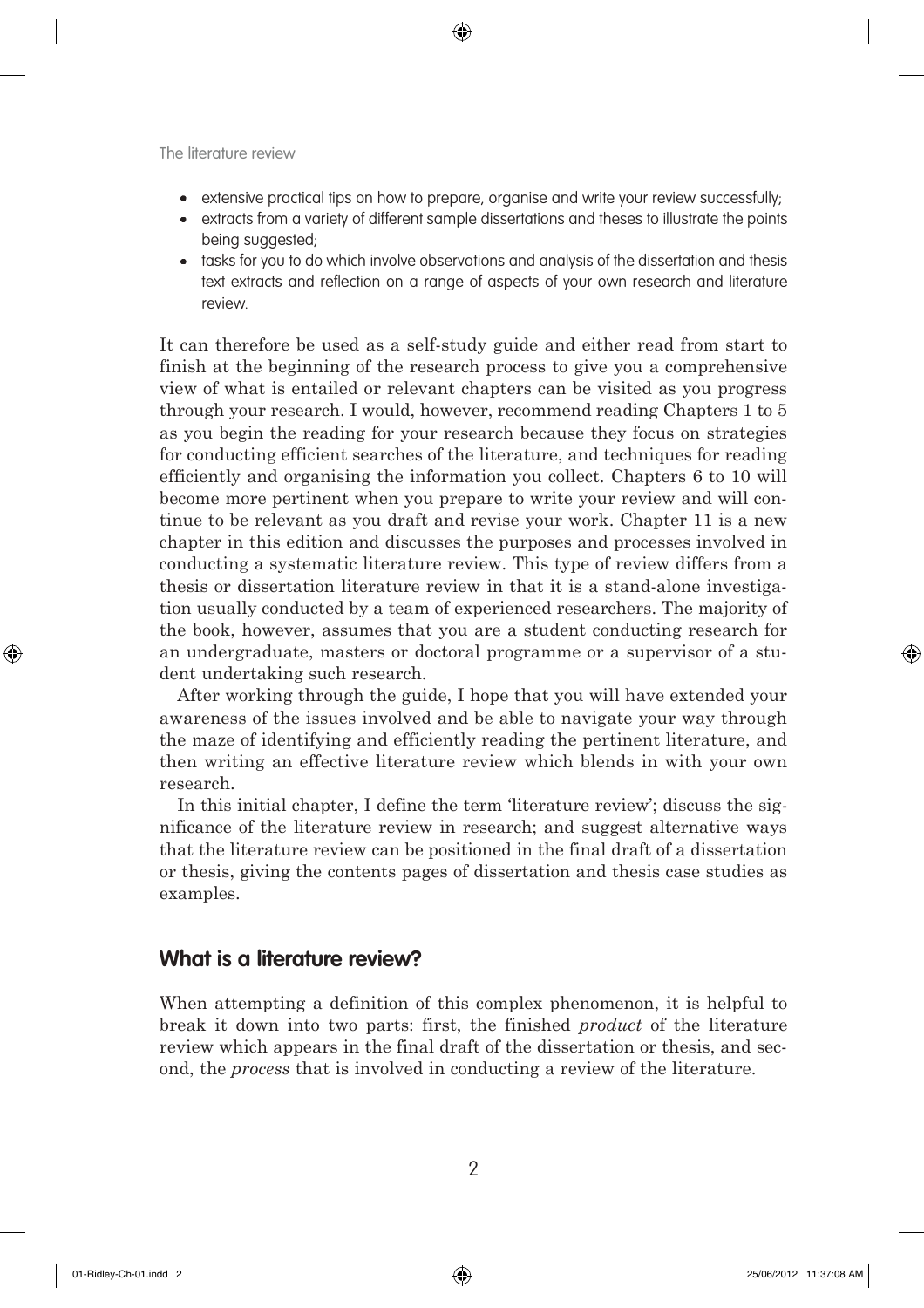The 'literature review' is the part of the thesis where there is extensive reference to related research and theory in your field; it is where connections are made between the source texts that you draw on and where you position yourself and your research among these sources. It is your opportunity to engage in a written dialogue with researchers in your area while at the same time showing that you have engaged with, understood and responded to the relevant body of knowledge underpinning your research. The literature review is where you identify the theories and previous research which have influenced your choice of research topic and the methodology you are choosing to adopt. You can use the literature to support your identification of a problem to research and to illustrate that there is a gap in previous research which needs to be filled. The literature review, therefore, serves as the driving force and jumping-off point for your own research investigation.

⊕

The term 'literature review' also refers to the process involved in creating the review that appears in your dissertation or thesis. It is an ongoing activity which begins when you pick up the first book or article related to your research and continues until the day you finish the final draft. Initially, your literature review helps you to formulate your research questions; at the same time, you begin to identify the relevant theories and related research studies to your own and the methodology that you might adopt for your research. Later, the literature assists you in the analysis and interpretation of your data. This book explores all aspects of the process including literature search strategies, systems for storing your key sources and notes, reading strategies, and techniques for writing the review.

Some additional definitions of the literature review from other authors are given below to show the varying emphases that different study guides put on its role and purpose.

Literature reviews should be succinct and ... give a picture of the state of knowledge and of major questions in your topic area.

(Bell. 2010: 112)

[A literature review can be defined as] the selection of available documents (both published and unpublished) on the topic, which contain information, ideas, data and evidence written from a particular standpoint to fulfil certain aims or express certain views on the nature of the topic and how it is to be investigated, and the effective evaluation of these documents in relation to the research being proposed.

(Hart, 1998: 13)

◈

⊕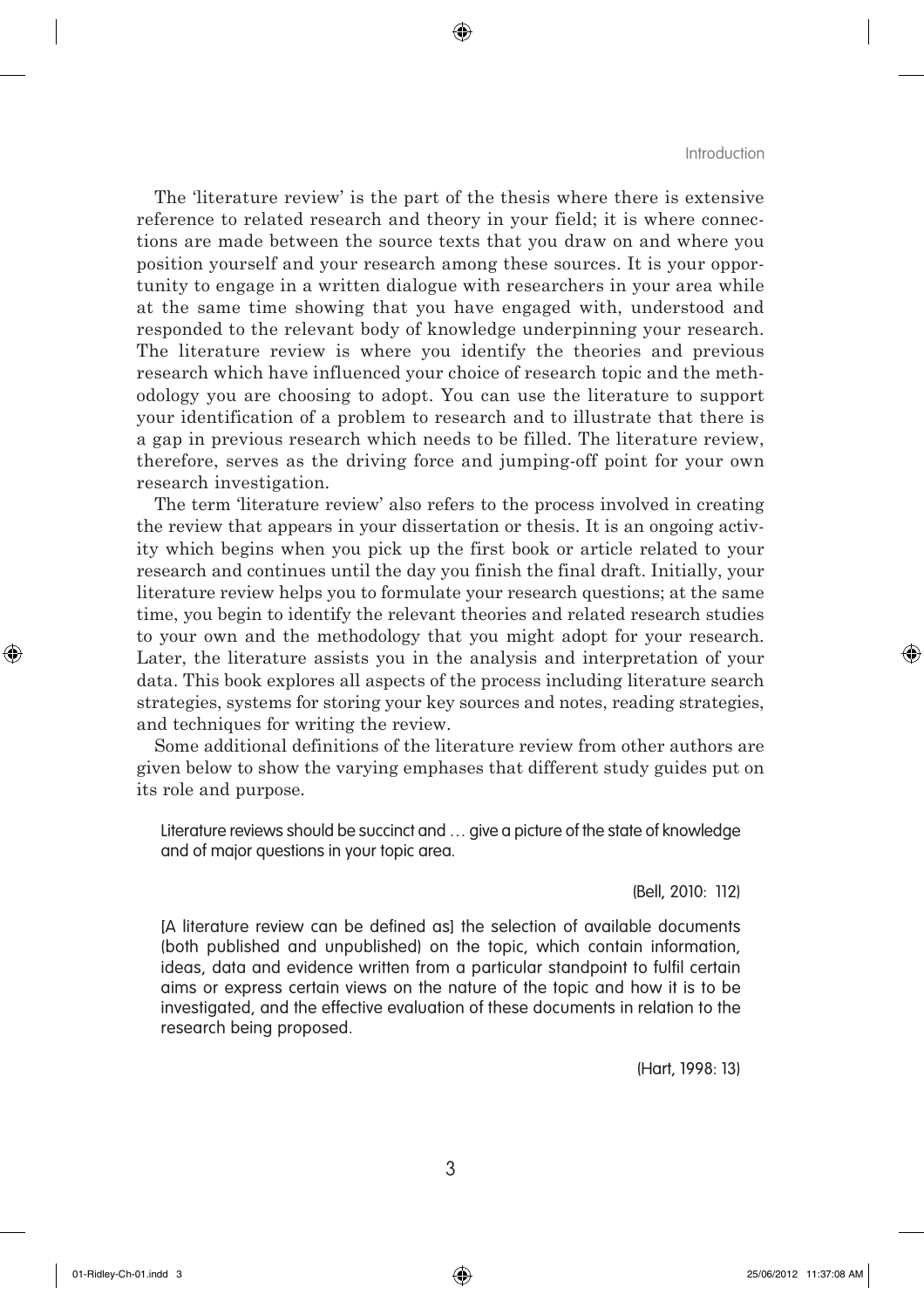♠

The literature review

Typically, the literature review forms an important chapter in the thesis, where its purpose is to provide the background to and justification for the research undertaken.

(Bruce, 1994: 218)

The purpose of the literature reviewl is to locate the research project, to form its context or background, and to provide insights into previous work.

(Blaxter et al., 2010: 124)

[A literature review should] demonstrate ... a fully professional grasp of the background theory to your subject.

(Phillips and Pugh, 2010: 64)

In a literature review a writerl extracts and synthesises the main points, issues. findings and research methods which emerge from a critical review of the readings.

(Nunan, 1992: 217)

♠

[The literature review should be] a coherent argument that leads to the description of a proposed study.

(Rudestam and Newton, 2007: 63)

From these definitions and quotes, we can see that the literature review serves many different purposes and entails a wide variety of activities. It is therefore not surprising that it may seem a formidable task – particularly at the beginning. However, a thoroughly researched and well-written review can be both an exciting and a rewarding experience.

### The literature review at different degree levels

Chris Hart  $(1998: 14-25)$  summarises the differences in the characteristics of a literature review at different levels of study and outlines the criteria for a successful review. Table 1.1 is taken from his book *Doing a Literature Review*: Releasing the Social Science Imagination.

Jerry Wellington et al. (2005) discuss the professional doctorate and the role of the literature review, in particular in relation to the EdD thesis. They suggest that a literature review for an EdD degree is likely to be more professionally oriented than for a PhD thesis. It is also likely to be shorter as the

◈

◈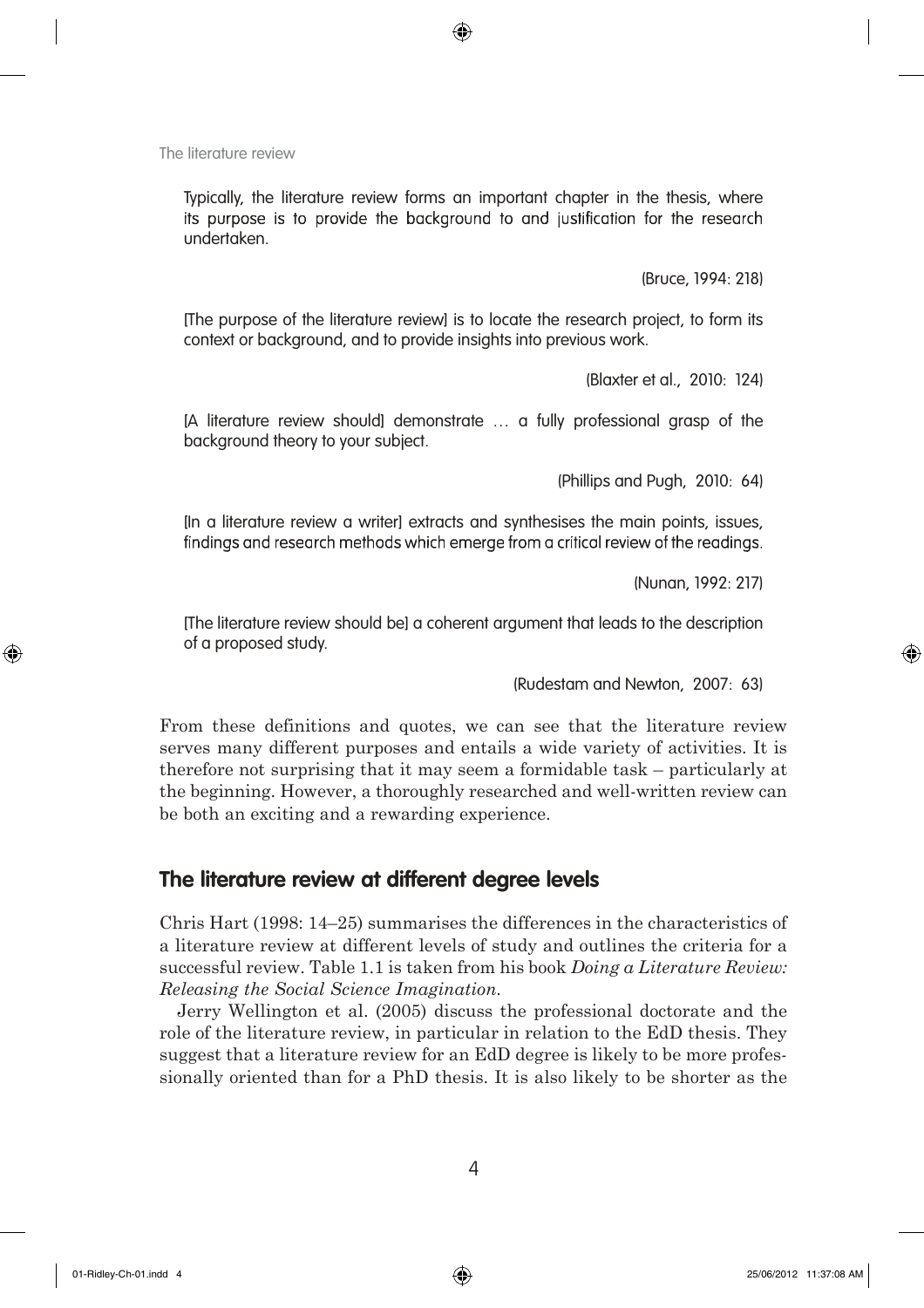| Degree and research      |                                                                                                                                                                                                                                                                                                                                          |
|--------------------------|------------------------------------------------------------------------------------------------------------------------------------------------------------------------------------------------------------------------------------------------------------------------------------------------------------------------------------------|
| product                  | Function and format of the literature review in research at these levels                                                                                                                                                                                                                                                                 |
| BA, BSc, BEd project     | Essentially descriptive, topic focused; mostly indicative of main,<br>current sources on topic.                                                                                                                                                                                                                                          |
|                          | Analysis is of topic in terms of justification.                                                                                                                                                                                                                                                                                          |
| or thesis                | MA, MSc, MPh dissertation Analytical and summative, covering methodological issues, research<br>techniques and topics. Possibly two literature-based chapters, one on<br>methodological issues, which demonstrates knowledge of the<br>advantages and disadvantages, and another on theoretical issues<br>relevant to the topic/problem. |
| PhD, DPhil, DLitt thesis | Analytical synthesis, covering all known literature on the problem,<br>including that in other languages.                                                                                                                                                                                                                                |
|                          | High level of conceptual thinking within and across theories.<br>Summative and formative evaluation of previous work on the<br>problem. Depth and breadth of discussion on relevant philosophical<br>traditions and ways in which they relate to the problem.                                                                            |

◈

TABLE 1.1 Degrees and the nature of the literature review

Source: Hart, 1998: 15

⊕

usual length of an EdD thesis is about 50,000 words, in comparison to approximately 70–80,000 words in a PhD thesis.

It is also relevant to mention here that there are other types of literature review which are not undertaken as a stepping stone for a piece of primary research. I'll refer to these two main alternatives as: 1) a stand-alone review and 2) a systematic literature review (see Chapter 11). A stand-alone review is a self-contained literature review on a particular topic which could be conducted for an undergraduate or postgraduate module assignment (e.g. a review on learner autonomy for an education assignment). An entire dissertation or thesis could also be a stand-alone review if it involves an in-depth critical exploration of the literature in a specific area as opposed to being a project including primary data collection and analysis. On the other hand, as mentioned earlier in this chapter, a systematic review is not usually part of a student's assessed degree work. It is a professional and rigorous undertaking which synthesises findings from a sizeable number of individual studies on a topic often with a view to informing a policy or health treatment. Search strategies, article selection, and synthesis and analysis of data are all documented and transparent. I discuss this process in more detail in Chapter 11.

The main focus in this book is on a literature review which leads into a research project for a university degree programme and the final written version appears usually as a chapter or chapters in a dissertation or thesis. Bearing in mind the differences highlighted in Table 1.1, there are some general

5

01-Ridley-Ch-01.indd 5

◈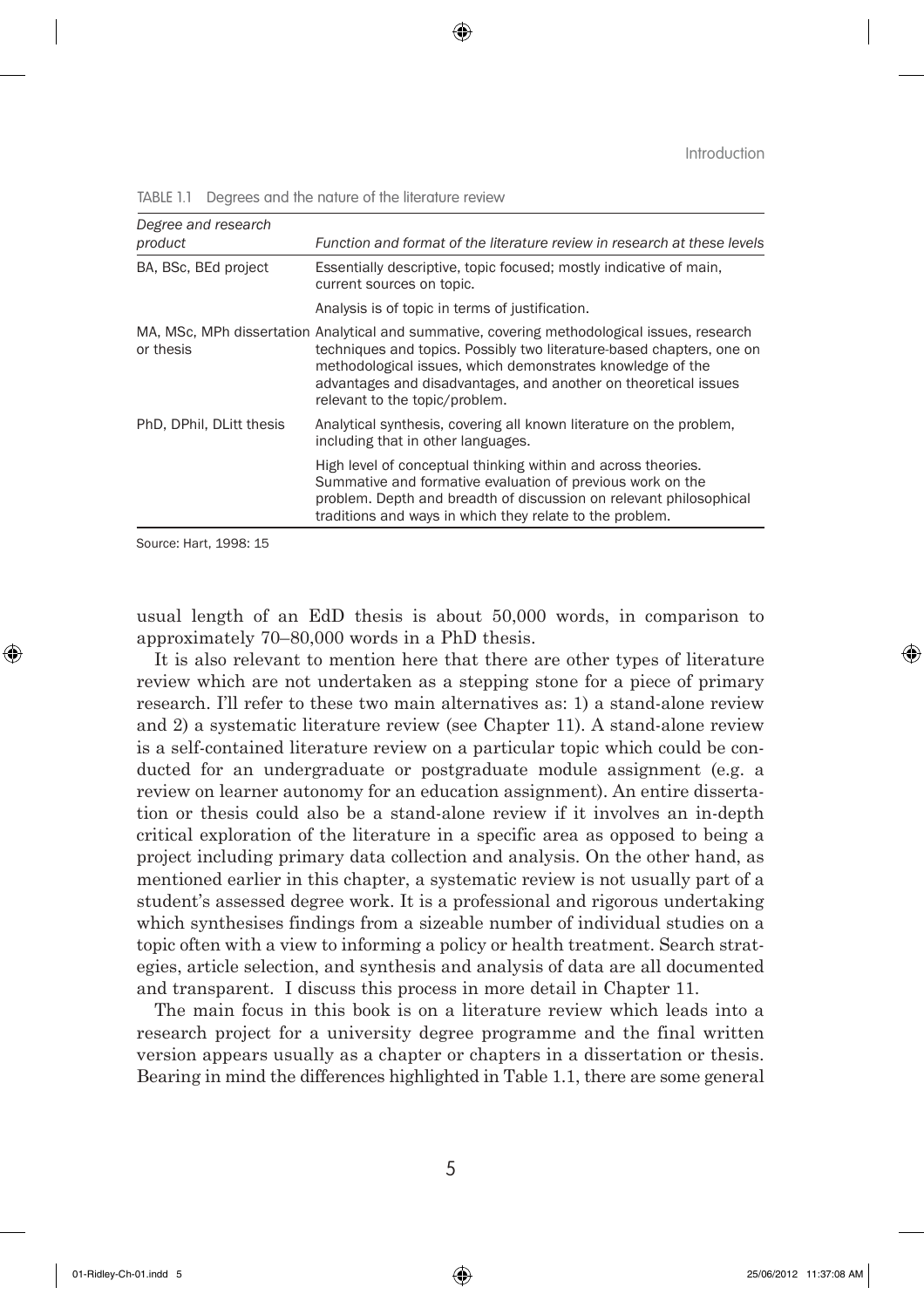principles which can be applied to the process of doing a literature review at all levels and for all degree types, and it is the intention of this book to provide such guidance and suggestions on practice.

⊕

# Why is it important to undertake a literature review as part of your research?

When you first decide on the problem you think you want to investigate for your research, you may not be thinking extensively about the wider context. But your research is a small piece in a complicated jigsaw puzzle; it does not exist in isolation. It is dependent on what others have done before and you will contribute to an ongoing story or debate. Your reader therefore needs to know about the whole jigsaw puzzle and not simply the shade and shape of your particular piece. In a literature review, you are contextualising your work; you are describing the bigger picture that provides the background and creates the space or gap for your research.

# Where do we find the literature review in a dissertation or thesis?

The literature review often appears as a distinctive chapter or a group of chapters in the final draft of the dissertation or thesis. The titles for these chapters vary and can often be topic related instead of being called 'the literature review'. However, it is also possible that the literature review may be integrated throughout the whole thesis and a single chapter is not identifiable. In the latter case, it does not mean that a literature review has not been completed as it is an integral part of all research. The researcher has simply chosen to use the related literature in a more integrated way throughout the thesis. This approach is particularly likely to be the case in research which is based on an analysis of texts and documents as is the case in the fields of history, English literature or biblical studies. Although the extracts from dissertations and theses shown in this book are from identifiable 'literature review' chapters, the guidance offered is also relevant for the integrated literature review as the processes which can be adopted are similar.

How the literature review may be integrated in different theses where there are identifiable literature review chapters and/or sections is illustrated below. There are two main approaches: *dedicated* and *recursive*. In the first approach, the literature review is included in a chapter or series of chapters, frequently with topic-related titles, near the beginning of the thesis. It often begins in the introduction and continues in one or more subsequent chapters. In some fields

⊕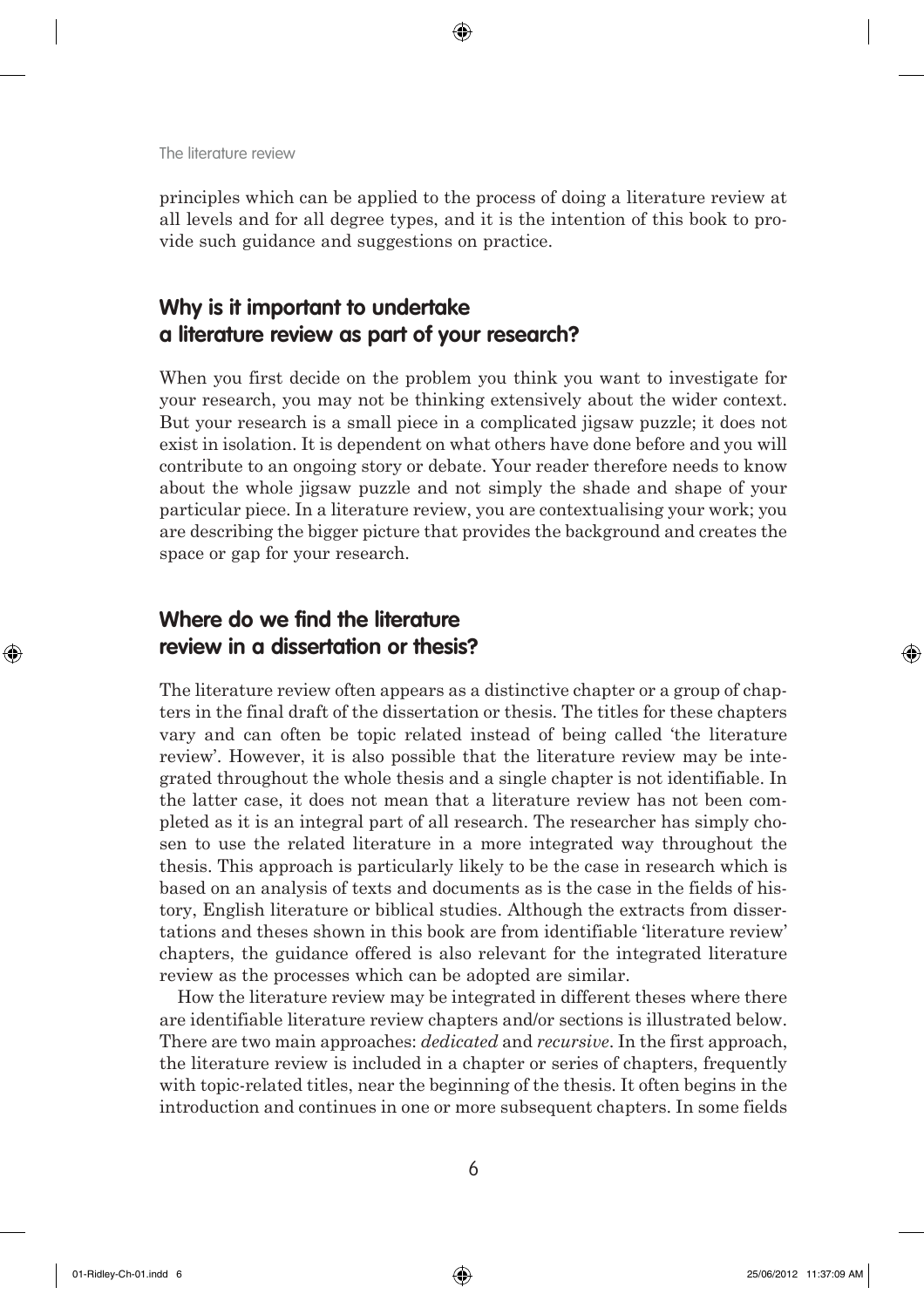# **Example 1.1 Contextualising your research**

◈

A doctoral student in a School of East Asian Studies at a UK university, Key-young Son, was conducting research into President Kim Dae-jung's Sunshine Policy in South Korea. He was investigating strategies of engagement with North Korea and theories of state identity changes which have enabled relations between North and South Korea to improve. He wrote an extensive literature review (the contents page appears below). In a thesis consisting of eight chapters (363 pages), the literature review extended over three chapters and was 144 pages in length (40 per cent of the thesis).

In the first literature review chapter, he explored the political theories of 'containment' and 'engagement' in relation to the Cold War. In the second chapter, a theoretical framework for his thesis was established based on the concept of 'comprehensive engagement'. And in his final literature review chapter, he described the historical context for his study by giving an overview of the changing relationship between North and South Korea. This theoretical and historical overview created a context in which to situate the detailed investigation of President Kim Dae-jung's Sunshine Policy in South Korea between 1998 and 2003.

Key-young shows in detail where his research is positioned within the field of research on International Relations. He does not simply tell his reader about the particular events in the Korean Peninsula's history which relate to the Sunshine Policy. He explains the theories he is using to interpret the events and gives a historical overview of the significant events which have created the context in which the Sunshine Policy was implemented.

 $ea \rightarrow$ 

⊕

Contents Chapter 1: Introduction 1.1 Introduction 1.2 Research Questions and Objectives 1.3 Hypotheses 1.4 Approach, Methodology and Contribution 1.5 The Structure of the Thesis Chapter 2: Containment and Engagement 2.1 Introduction

(Continued)

◈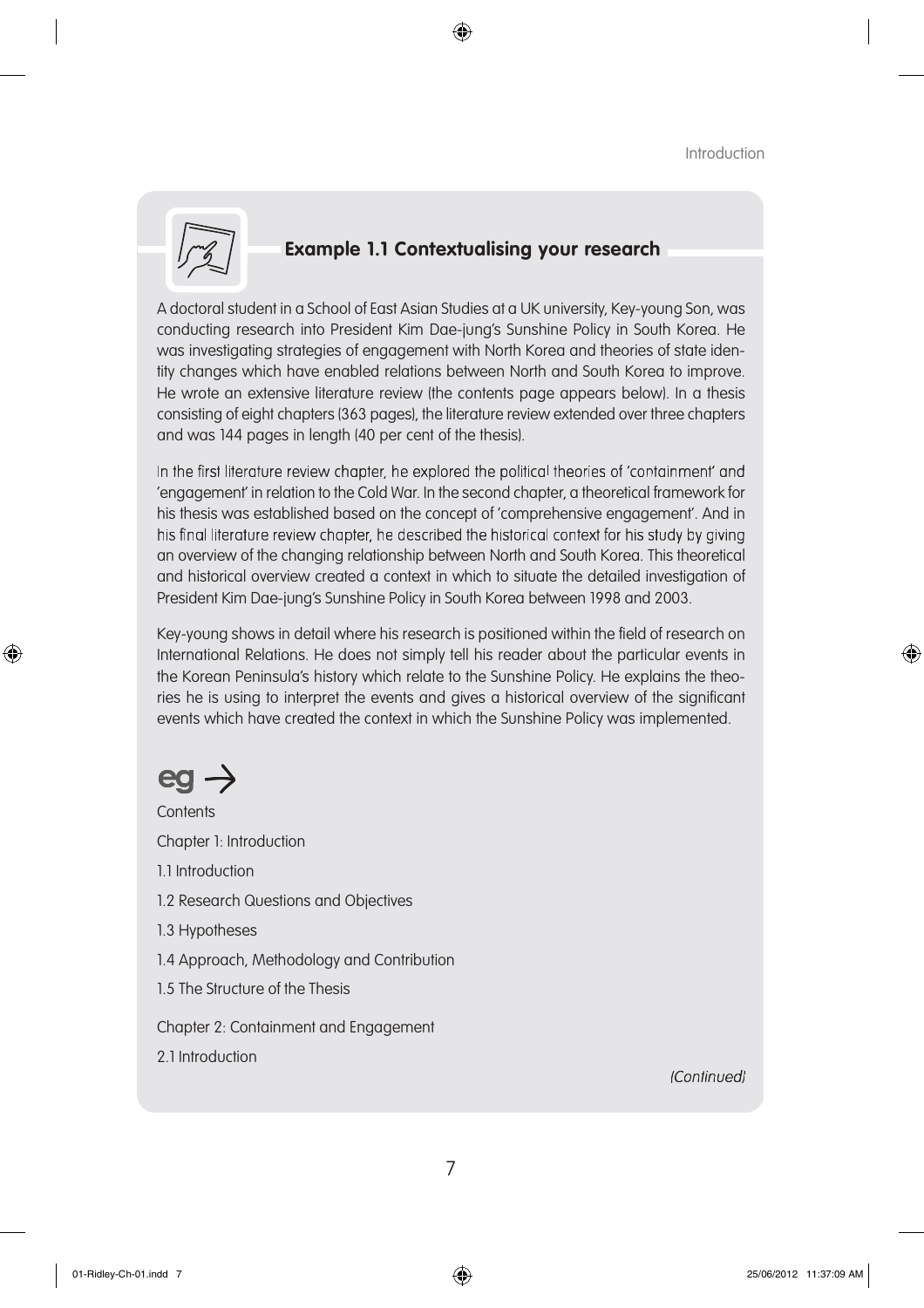#### *(Continued)*

- 2.2 Containment and Engagement in the Cold War Period
	- 2.2.1 Historical Overview of Containment
	- 2.2.2 Theories of the Cold War
- 2.3 Containment and Engagement in the Post-Cold War Period
	- 2.3.1 'Rogue States'
	- 2.3.2 Economic Sanctions
	- 2.3.3 Strategies of Containment and Engagement
- 2.4 Conclusion

Chapter 3: The Concept of Comprehensive Engagement: theoretical framework

♠

- 3.1 Introduction
- 3.2 Three Levels of Comprehensive Engagement
	- 3.2.1 The Domestic Level: identity shifts
	- 3.2.2 The Inter-State Level: the status quo
	- 3.2.3 The Global Level: integration
- 3.3 The Goals of Three-Level Engagement
	- 3.3.1 National Goals: institutionalization and federalization
	- 3.3.2 International Goals: resocialization
- 3.4 The South Korean Decision-Making Process
	- 3.4.1 Actors
	- 3.4.2 Information Processing
	- 3.4.3 A South Korean Model of Crisis Prevention
- 3.5 Conclusion

Chapter 4: Historical Overview of the Korean Divide: structure and norms

- 4.1 Introduction
- 4.2 North Korea: structure and norms
- 4.3 South Korea: structure and norms
- 4.4 Conclusion

Chapter 5: Case Study I: The Sunshine Policy and North Korea's External **Relations** 

Chapter 6: Case Study II: Hyundai's Mt Kumgang Tourism Project

Chapter 7: Case Study III: North Korea's Nuclear Weapons Programmes

Chapter 8: Conclusion

Source: Son. 2004: ii-vi

◈

⊕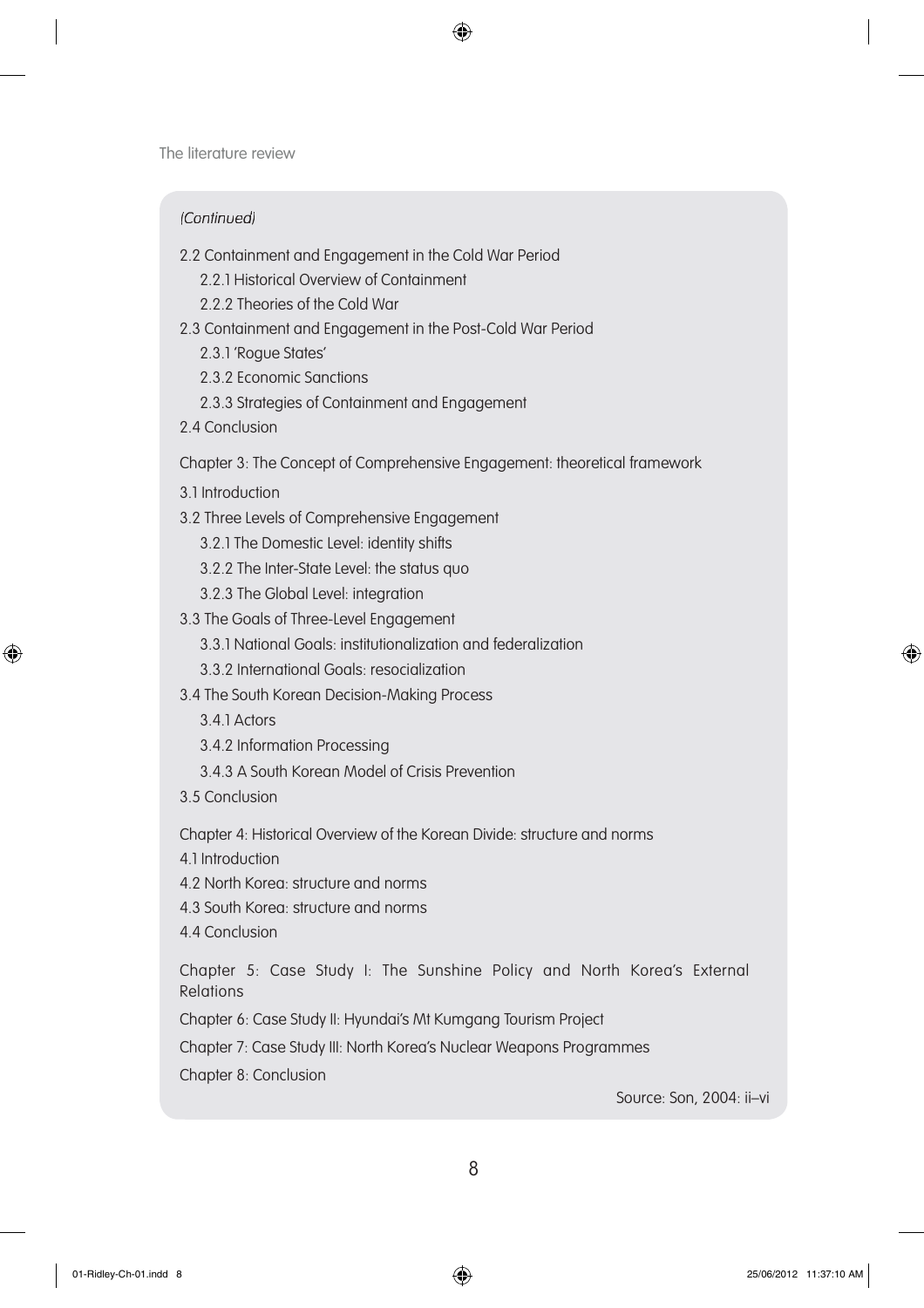# **Example 1.2 Contextualising your research**

◈

The following example is from an MPhil to PhD transfer paper. This is a report which is an integral part of the PhD process for the majority of doctoral students at UK universities. The transfer or upgrade paper (it is known by a variety of different names in different universities) is usually submitted approximately one year after starting on a full-time research degree programme. It typically takes the form of an extended research proposal and outlines the background, aims and research questions, significant and relevant literature, and the proposed methodology of the PhD research. It serves as a milestone when both tutors and the student can reflect on and assess progress and decide whether the student is ready to proceed with the research on a PhD programme.

In this example, Hannah is conducting research in the area of children, food and health. The study has been prompted by a concern with childhood obesity. After a brief introduction where she introduces the topic of obesity and children's eating practices (see contents page below), Hannah includes the literature review in the second section. It is 39 pages in length out of a total of 71 for the whole paper, i.e. it comprises 55 per cent of the report. The literature review is divided into six sub-sections including an introduction and conclusion. The four main content sections discuss and critically analyse literature from a range of disciplines all of which inform Hannah's research on children's perceptions and understandings of health and food.

In the first section, Hannah introduces her theoretical approach to research with children by exploring the literature which argues that the child's voice and perspective is essential. Then, she synthesises research on children as consumers, and identifies a need for further work investigating how children interpret the different messages around them in a range of media and social contexts. After this, she reviews empirical studies which have reported on children's perspectives on food and highlights their limitations: by doing this. Hannah begins to paye the way for her own focus. Finally, the significance of socio-economic position is explored.

Through a critical analysis of the literature under these four headings, Hannah has created a context for her own study and positioned herself as a particular type of researcher in relation to research with children. She has drawn attention to key issues, such as children as consumers and socio-economic position, which will underpin her investigation. She has also emphasised the limitations in previous empirical studies in the field to justify the need for her own.

 $ea \rightarrow$ 

Contents

1. Background

1.1 The childhood obesity epidemic

(Continued)

♠

⊕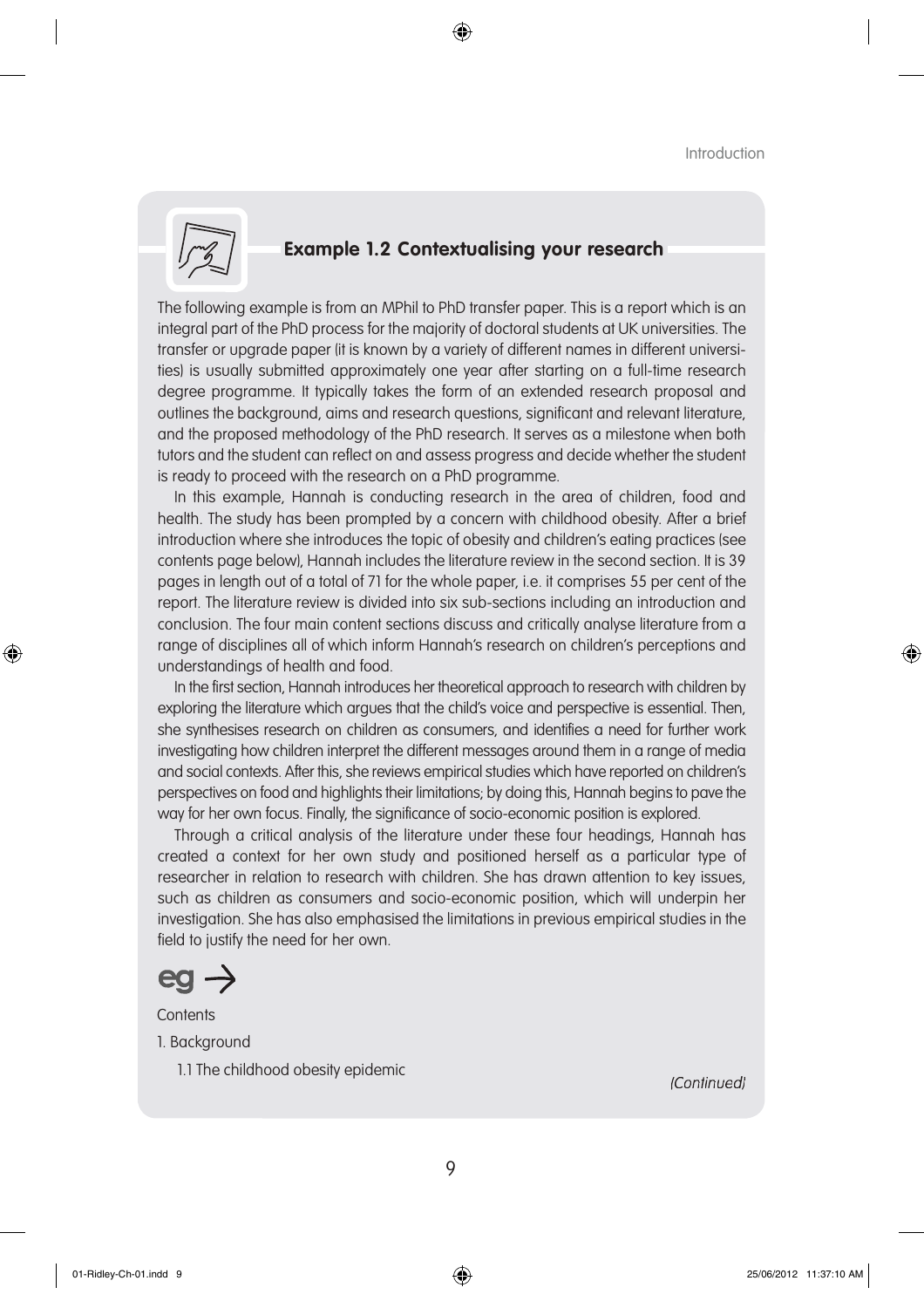#### (Continued)

- 1.2 The aetiology of childhood obesity
- 1.3 Tackling childhood obesity
- 1.4 Children's eating practices
- 1.5 The role of the school
- 1.6 The role of the family
- 2. Literature Review
	- 2 1 Introduction
	- 2.2 Changing perspectives on children and child health

♠

- 2.2.1 Children in the dominant framework
- 2.2.2 Children in the new paradigm
- 2.2.3 Key concepts of the new paradigm
- 2.2.4 Conclusion
- 2.3 Children as consumers
	- 2.3.1 Introduction
	- 2.3.2 'Kid Empowerment'
	- 2.3.3 'Toxic Childhood'
	- 2.3.4 Towards a different focus
	- 2.3.5 Food
	- 2.3.6 Conclusion
- 2.4 Children and healthy eating
	- 2.4.1 Introduction
	- 2.4.2 Children's knowledge of 'healthy' and 'unhealthy' food
	- 2.4.3 Categorising foods
	- 2.4.4 Sources of knowledge
	- 2.4.5 Children's preferences
	- 2.4.6 Children's perceived degree of control
	- 2.4.7 Limitations of studies
	- 2.4.8 Conclusion
- 2.5 Socio-economic position (SEP) and children's food and eating practices

◈

⊕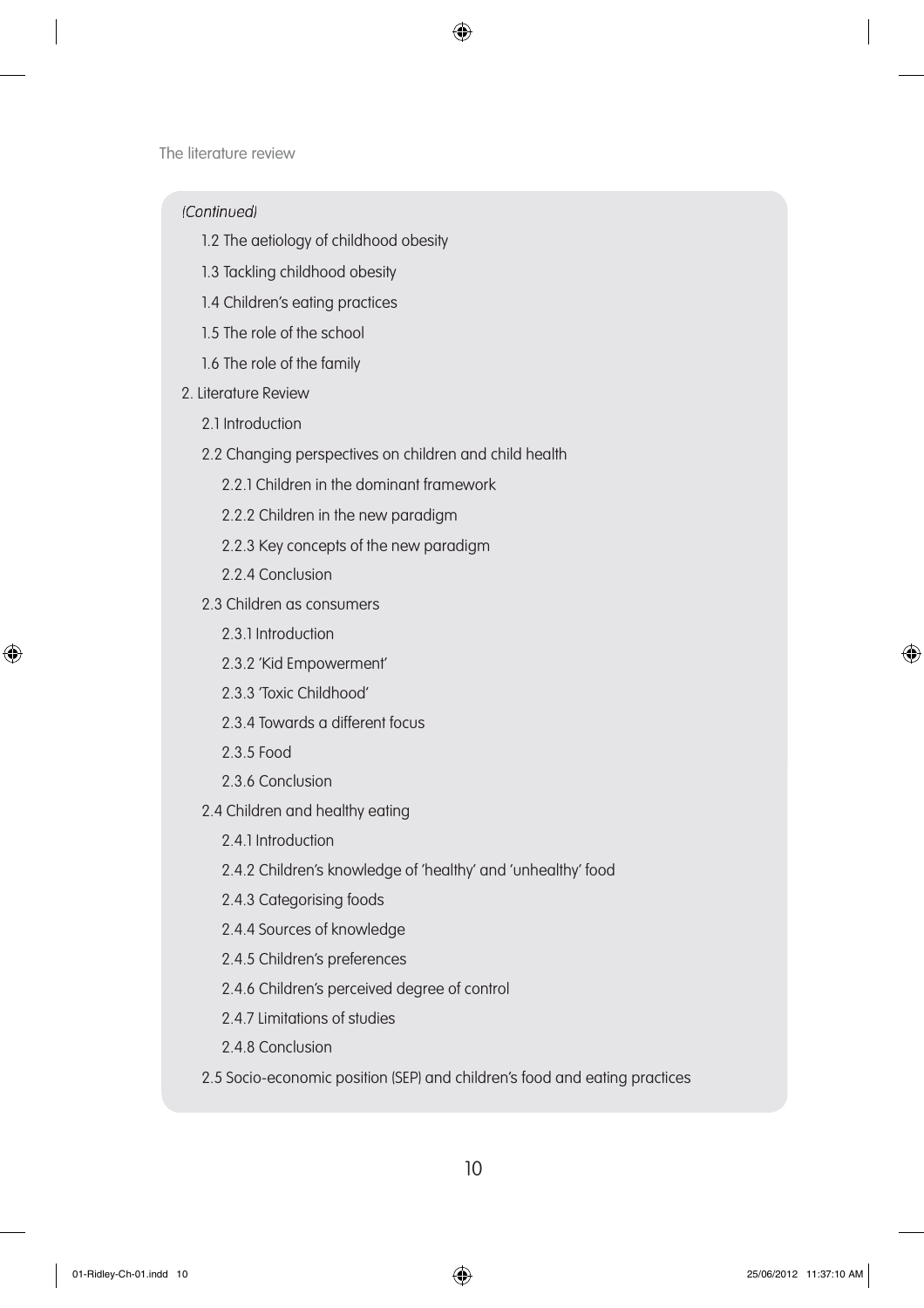2.5.1 Introduction 2.5.2 Material constraints 2.5.3 Children's awareness of material constraints 2.5.4 Material constraints and health 2.5.5 Negotiating healthy lifestyles 2.5.6 Social position and children's experience and perceptions of food 2.5.7 Conclusion 2.6 Conclusion 3. The Proposed Study 4. Timetable 5. Research Training and Professional Development 6. References Appendices Source: Fairbrother, 2010: iii-iv

♠

such as medicine, the complete literature review may appear as part of the introduction under suitable headings and subheadings. Many doctoral theses, in particular, are made up of a number of different research studies which although independent, are connected by the overarching umbrella of the research topic. In these cases, the second approach is more appropriate, with the literature review likely to reappear at various points in the thesis. It begins in the introduction and then continues at the start of each chapter which presents a different study or group of studies. The different areas covered in the literature review for each study are generally referred to in the thesis introduction where the overall background to the research is provided. Examples of both organisational approaches, taken from the contents pages of PhD theses and an MA dissertation, illustrate the various ways in which the literature review can be integrated into the whole thesis (see Examples  $1.1-1.7$ ).

Approach 1: Dedicated chapter or chapters to the literature review

In Examples 1.1 above and 1.3 below the literature review appears in a chapter or series of chapters with topic-related titles near the beginning of the

◈

⊕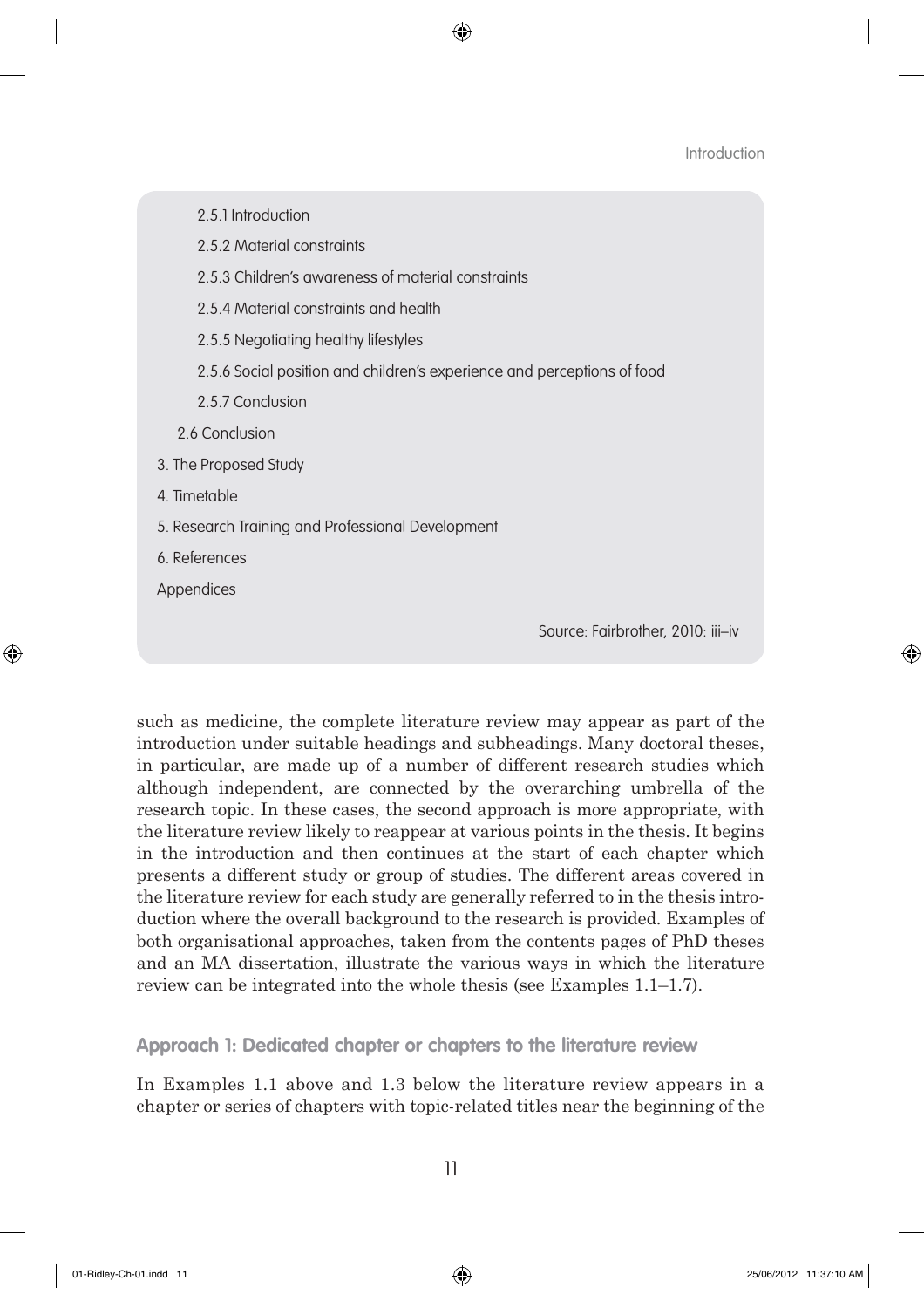◈

The literature review

dissertation or thesis. Example 1.2 above and Examples 1.4 and 1.5 below illustrate how there is a dedicated chapter immediately after the introduction which actually has the title 'Literature Review'.



# **Example 1.3 A dedicated group of** chapters to the literature review

Ei leen Lee conducted research in the field of sociolinguistics looking at language shift and language revitalisation among speakers of a specific Creole which is used within a small community in Malaysia. (A creole is a language in its own right which has its origin in extended contact between two or more different language communities. The creole incorporates features of each of the original languages.) Ei leen's literature review begins in Chapter 1, the introduction, with the background historical context of the language, the community where the Creole is spoken, and the national policies which have affected its use. She examines the findings of previous research studies in the field and explains how her research is different from and extends previous research on this particular language. In Chapter 2, she discusses the relevant theories and concepts related to language shift and maintenance which underpin the research and examines three different approaches to the study of language shift in linguistic minority communities. In the third chapter, she explores theories for 'reversing language shift' and considers the role of language planning in the process of revitalisation of endangered languages. These three chapters provide the background which then lead into the description of the methodology, data collection, findings and conclusions.

# $eg \rightarrow$

Contents

⊕

Chapter 1: Introduction

1.0 Introduction

1.1 [The Creole]

1.1.1 The origin and influence [of the Creole]

1.1.2 A brief description [of the Creole]

1.1.3 Past research [on the Creole]

1.2 The present study

1.3 The ... speech Community

1.3.1 Sociohistorical backaround

1.3.2 The settlement

1.4 Multiculturalism and bilingualism in Malaysia

1.4.1 Ethnic and language blending in Ithe communityl

◈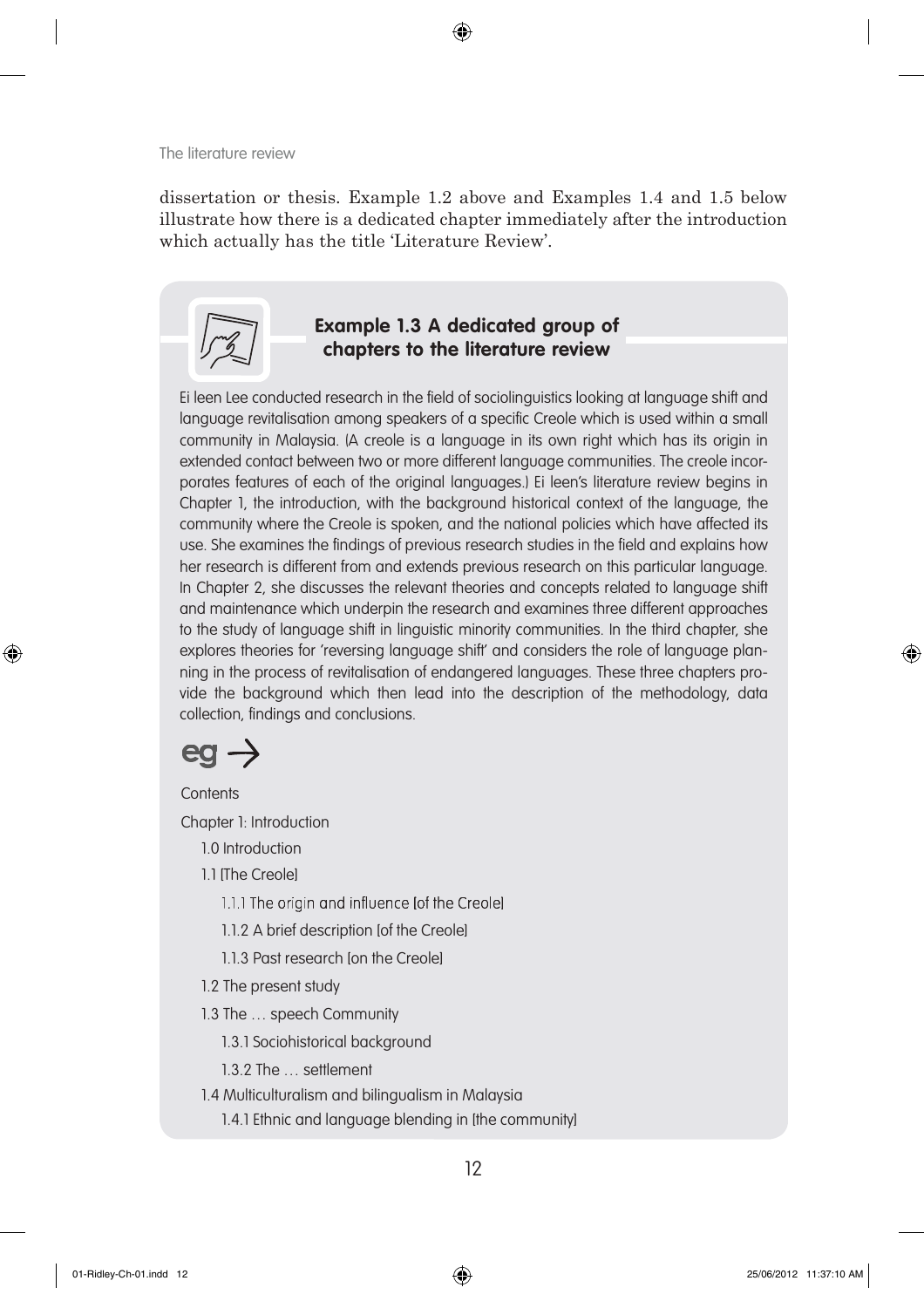1.5 Structure of the thesis

Chapter 2: Language shift and endangerment

- 2.0 Introduction
- 2.1 Key terms and concepts: language endangerment, language shift, language maintenance

◈

- 2.1.1 Language endangerment
- 2.1.2 Language shift
- 2.1.3 Language maintenance
- 2.2 Approaches to the study of language shift (LS) in linguistic minority communities
	- 2.2.1 Investigating LS through domains
	- 2.2.2 Investigating LS through behaviour
	- 2.2.3 Investigating LS through bilingualism
- 2.3 Summary and conclusion

Chapter 3: Reversing language shift (RLS) and revitalization

3.0 Introduction

⊕

- 3.1 Reversing language shift theory
	- 3.1.1 Intergenerational transmission of the mother tongue
	- 3.1.2 Diglossia in the graded intergenerational disruption scale (GIDS)
	- 3.1.3 Application and critique of the GIDS
- 3.2 Key terms in RLS: language revival, language reversal, reclamation, renewal, revitalization
	- 3.2.1 Language revival, language reversal, reclamation, and renewal
	- 3.2.2 Revitalization
- 3.3 Language planning
	- 3.3.1 Status and corpus planning
	- 3.3.2 Prior ideological clarification
- 3.4 Summary and conclusion

Chapter 4: Research design and methodology

Chapter 5: Reported language choice and reported language use at the ... settlement

Chapter 6: Language choice and language use in the home and neighbourhood domains of the ... settlement

Chapter 7: Language maintenance and competing priorities at the ... settlement

Chapter 8: Findings and conclusion

Source: Lee, 2003: iv-vii

♠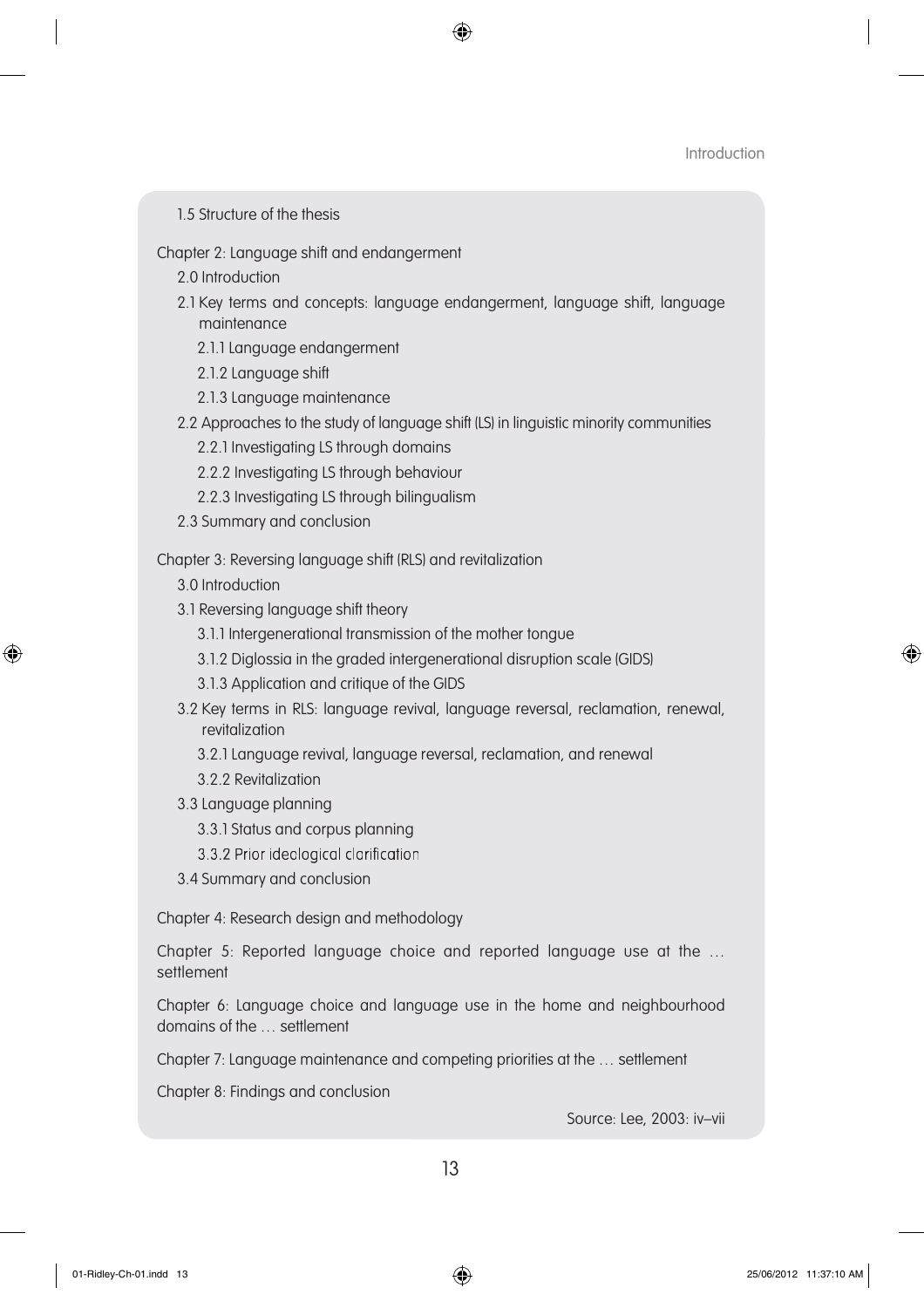

# **Example 1.4 A dedicated single chapter** to the literature review

◈

In this example from a PhD thesis in the field of education, Ling Feng explores curricula for education for sustainable development in both China and the UK through three higher education case studies. As well as having a dedicated chapter with the title 'Literature Review', her integration of the literature begins in the Introduction where she clarifies how she is using key terminology for her research: education for sustainable development and the curriculum; she highlights the urgency of sustainable development issues in both the UK and China; and she justifies her research in relation to higher-education institutions, sustainable development and cross national research. For all of these purposes, she cites sources to support her arguments.

In the second chapter, the literature review, she explores the concept of Sustainable Development in much greater depth and gives an international historical overview; the theme of curricula is debated by examining four important curriculum perspectives in relation to Education for Sustainable Development; she discusses the current contexts in Chinese and British Higher Education Institutions with regard to Education for Sustainable Development; and the significance of knowledge sharing between countries. She draws on three of the curriculum perspectives discussed to provide the theoretical underpinnings for the case study research which follows in subsequent chapters.

 $eg \rightarrow$ 

Contents

⊕

Chapter 1: Introduction

1.1 Background of the research

1.2 The research questions and design

1.3 The justification of the research

1.4 Outline of the thesis

Chapter 2: Literature review

2.1 Introduction

2.2 The notion of sustainable development (SD)

◈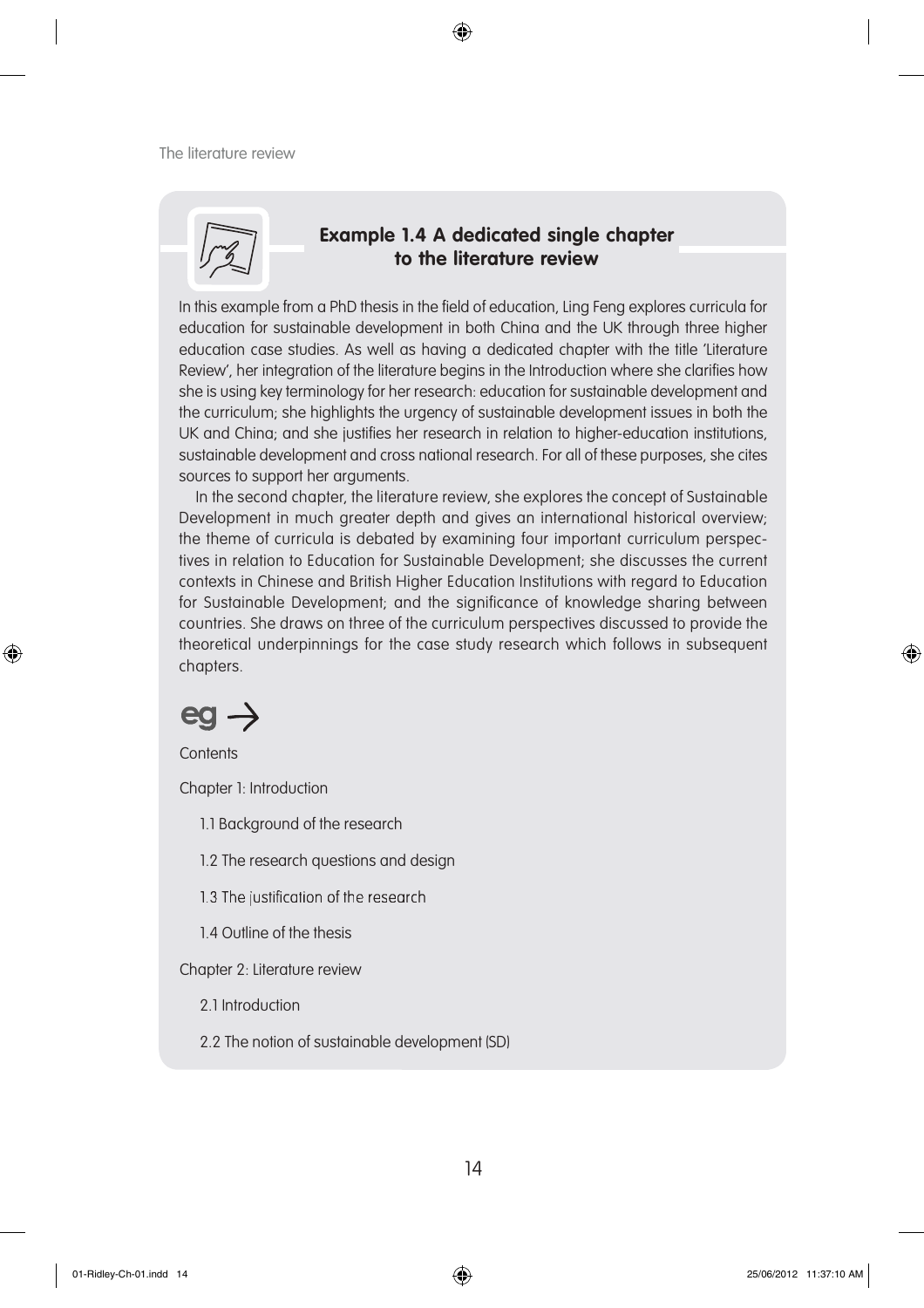- 2.2.1 Oxymoron?
- 2.2.2 Business as usual
- 2.2.3 Intragenerational equity
- 2.2.4 Anthropocentrism versus ecocentrism
- 2.2.5 Complexity and uncertainty
- 2.2.6 A way forward
- 2.2.7 Changes occurring
- 2.3 Historical review of education for sustainable development (ESD)

♠

- 2.4 Different perspectives on ESD
	- 2.4.1 Technical perspective on ESD
	- 2.4.2 Socially-critical perspective on ESD
	- 2.4.3 Liberal-progressive perspective on ESD
	- 2.4.4 Postmodern perspectives on ESD
- 2.5 English and Chinese higher education and ESD
	- 2.5.1 English higher education and ESD
	- 2.5.2 Chinese higher education and ESD
	- 2.5.3 Similarities and differences
- 2.6 Issues of knowledge exchange
- 2.7. Conclusion
- Chapter 3: Methodology
- Chapter 4: Research findings
- Chapter 5: Discussion
- Chapter 6: Conclusion

References

Appendices

Source: Feng, 2010: i-iii

◈

⊕

⊕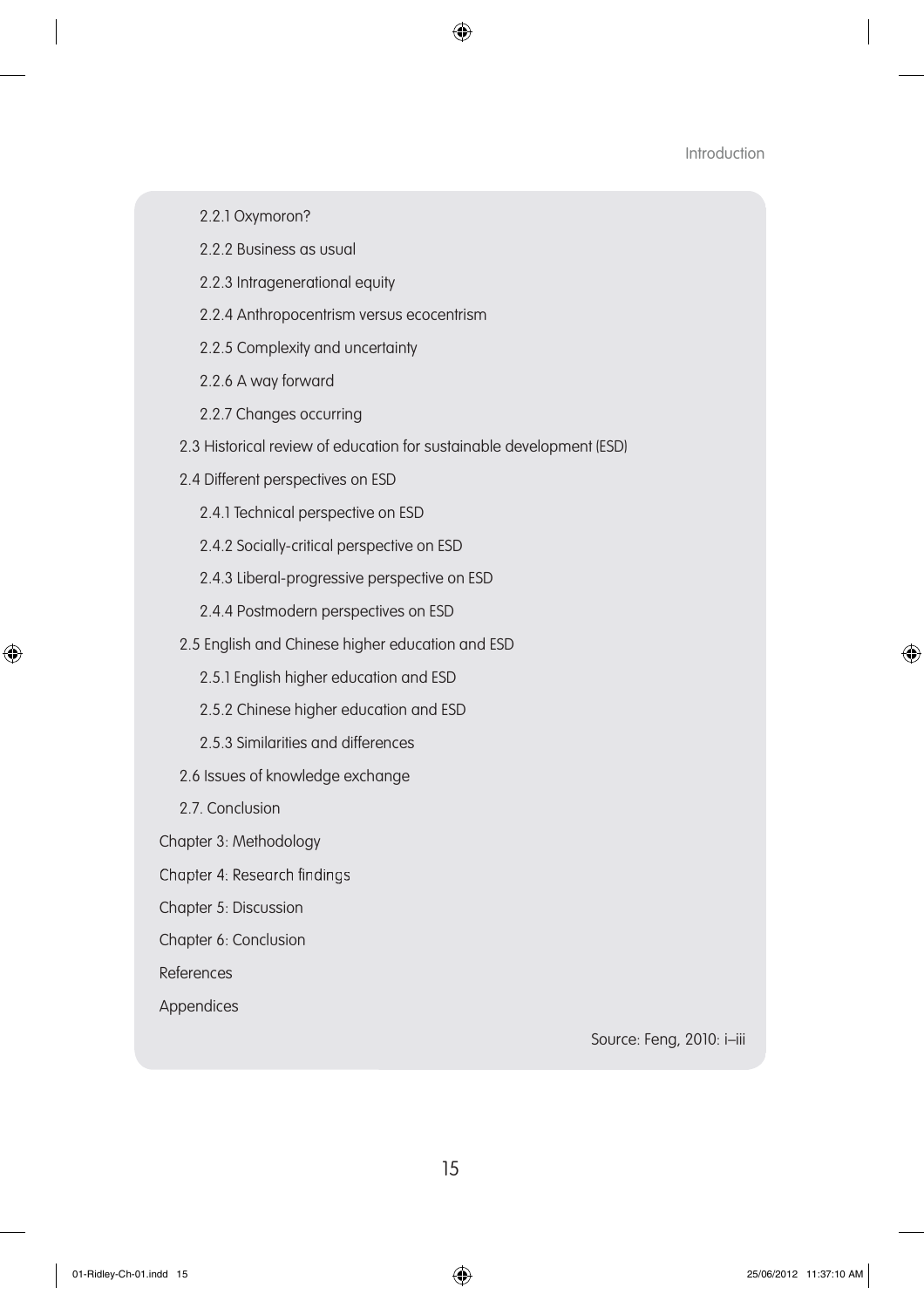

# **Example 1.5 A dedicated single** chapter to the literature review

◈

This example is from a masters dissertation in the field of second language learning. Analeen Moore was researching the influence of formal pronunciation instruction on the English pronunciation of a group of adult German students. Her literature review appears as a single chapter after the introduction and before she begins to describe her experiments in the subsequent chapter. She starts off the review by giving a historical overview of the changes in emphases that pronunciation instruction has received in the field of English as a foreign language (EFL) teaching, and then moves on to define the term 'comfortable intelligibility', which is important when considering target pronunciation. She subsequently examines the effects of instruction, first on second language learning generally and then, more specifically, on the improvement of pronunciation in the target language. In the final part of the review, she defines the features of pronunciation that are analysed in the study when looking at the developments in the pronunciation of the learners in the sample.

# $eq \rightarrow$

Contents Introduction

⊕

Chapter 1: Literature Review

1.1 Historical background

1.2 Target pronunciation and intelligibility

1.3 Research into the effects of instruction

1.3.1 Second language research

1.3.2 Pronunciation research

1.4 Specific features of pronunciation

1.4.1 Strong and weak forms of words

1.4.2 Contractions and elision

143 Assimilation

1.4.4 Ligison

14.5 Stress

1.4.6 Intonation

1.5 Summary

Chapter 2: The experiment

Source: Moore, 2001: iii-iv

◈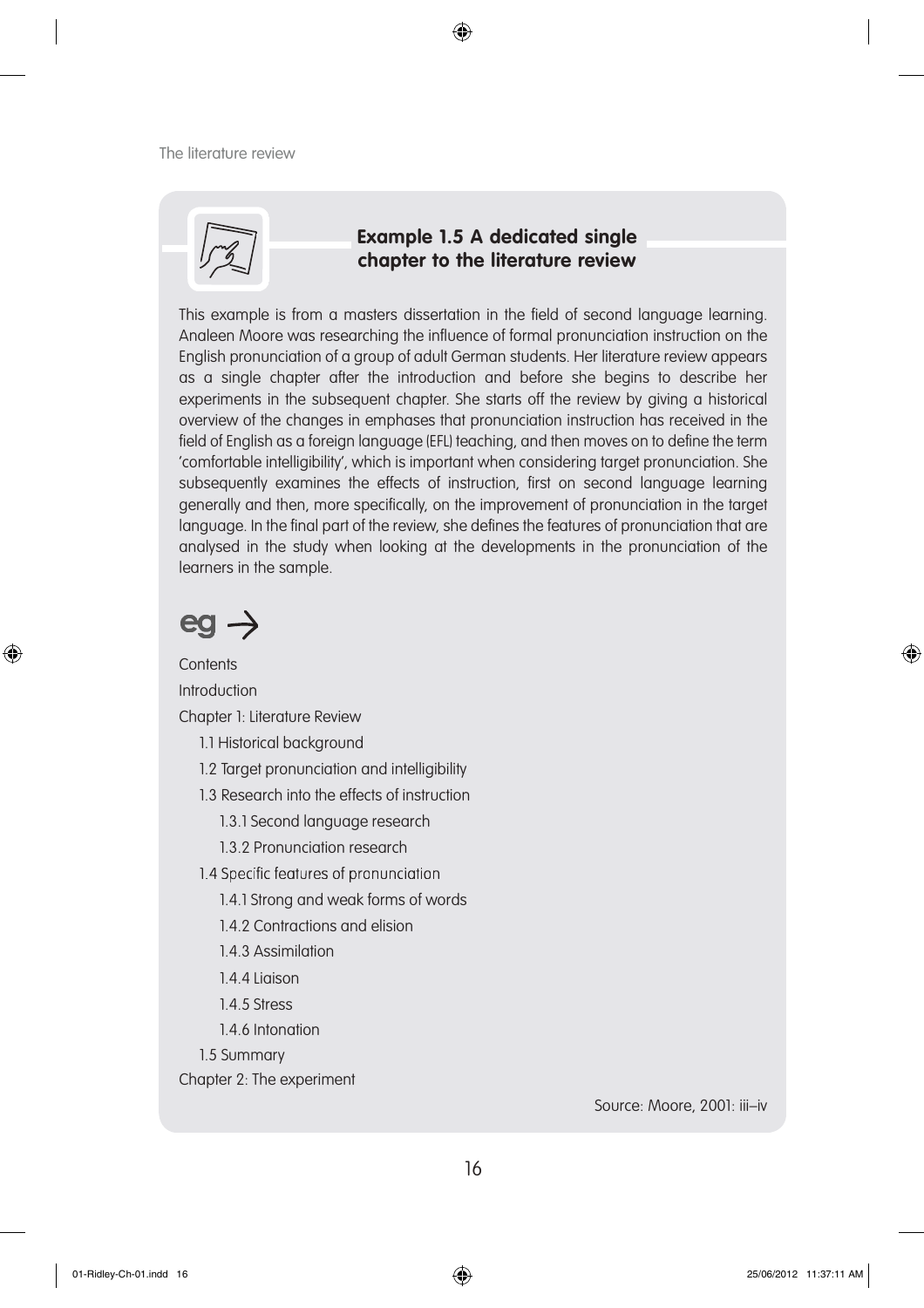### Approach 2: A recursive literature review

When a thesis consists of a number of different research studies, the literature review is likely to begin in the introduction and then continue at the start of each of the different studies. The reviews before the individual research studies generally elaborate in more detail on the topics raised in the introduction.

♠



## **Example 1.6 A recursive literature review**

This example is from a PhD thesis in the field of psychology for which a series of different studies were conducted to investigate how people self-regulate their behaviour in order to achieve their goals. There were nine research studies in total, which were grouped in four chapters (Chapters 2 to 5). In the introduction, the author begins to discuss previous research and theories related to the regulation of behaviour: goals, motivation and implementation intentions. In subsequent chapters, these areas are revisited in more detail; for example, in Chapter 2 he elaborates on the theories of behavioural intentions and in Chapter 3 more detail is given on goal-achievement models. As before, in the example contents page shown below, a number of the more detailed subheadings have been omitted.

 $eg \rightarrow$ 

⊕

Contents Chapter 1: Introduction 1.1 The influence of goals on behaviour 1.1.1 Behavioural intentions 1.1.2 Unconscious goal pursuit 1.2 The intention-behaviour 'gap' and the problem of volition 1.3 Implementation intentions 1.3.1 Accessibility of the specified cue 1.3.2 Strength of the cue-behaviour association

1.4 Plan of the thesis

Chapter 2: Meta-analysis of intention-behaviour relations

2.1 Behavioural intentions as the cause of behaviour

2.2 What other variables influence whether intentions cause behaviour?

2.3 Study 1

2.3.1 Method

2.3.2 Results

(Continued)

♠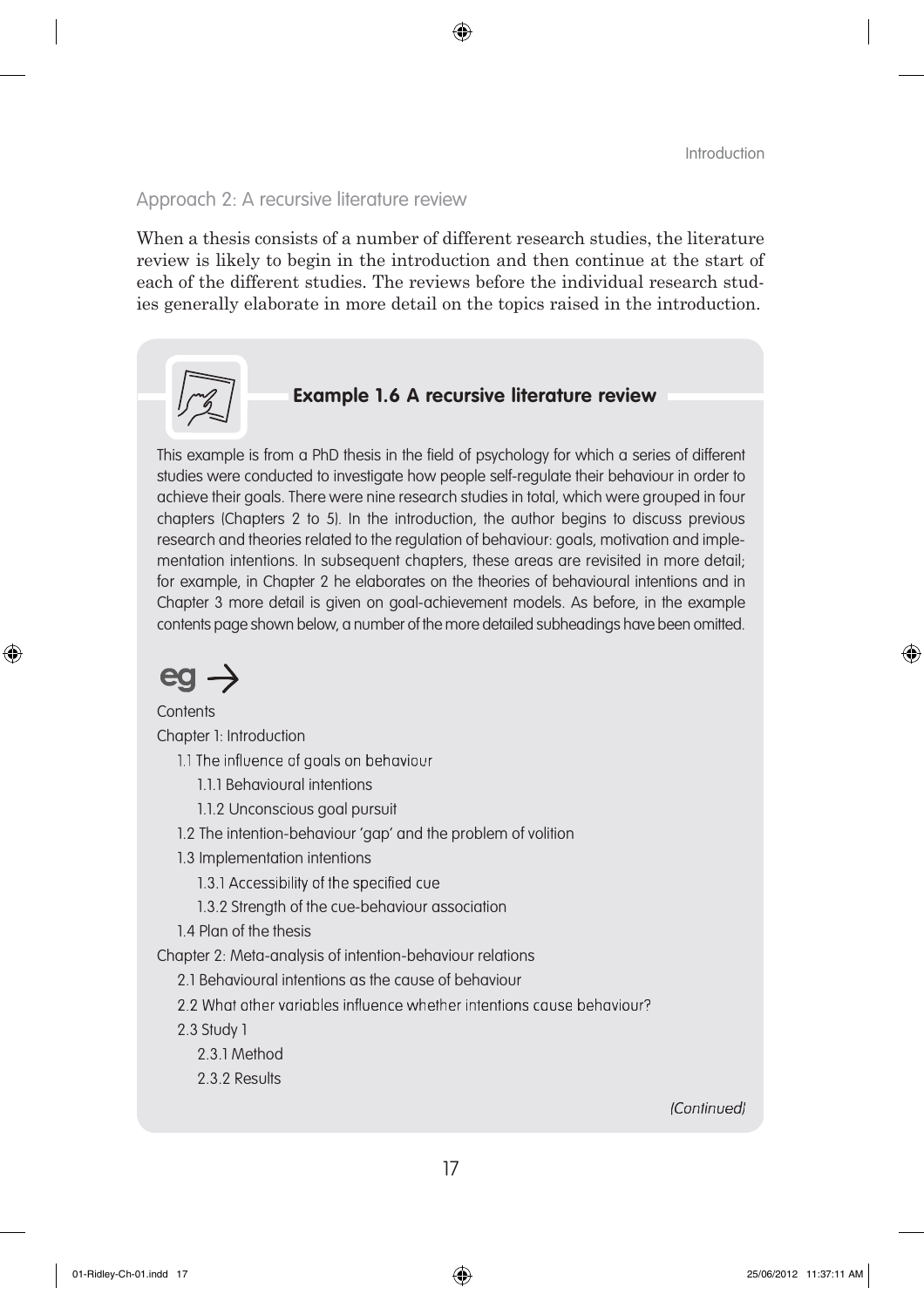(Continued)

2.4 Discussion

Chapter 3: Integrating theories of goal-achievement

♠

3.1 Overview

3.2 Models of goal-achievement

3.2.1 Theory of planned behaviour

3.2.2 Goal setting theory

3.2.3 Theory of self-regulation

3.2.4 Strength model of self-control

3.2.5 Emotion

3.2.6 Social support and performance feedback

3.3 Study 2

3.3.1 Method

3.3.2 Results

3.3.3 Discussion

3.4 Study 3

⊕

3.4.1 Method

3.4.2 Results

3.4.3 Discussion

3.5 General discussion

Chapter 4: The interplay between motivation and volition

4.1 Overview

4.2 The role of goals in determining the effectiveness of implementation intentions

4.3 Study 4

4.4 Study 5

4.5 General discussion

Chapter 5: The mechanism underlying implementation intentions

5.1 Overview

5.2 Study 6

5.3 Study 7

5.4 Study 8

5.5 Study 9

5.6 General discussion

Chapter 6: Conclusions

Source: Webb, 2003: ii-viii

◈

⊕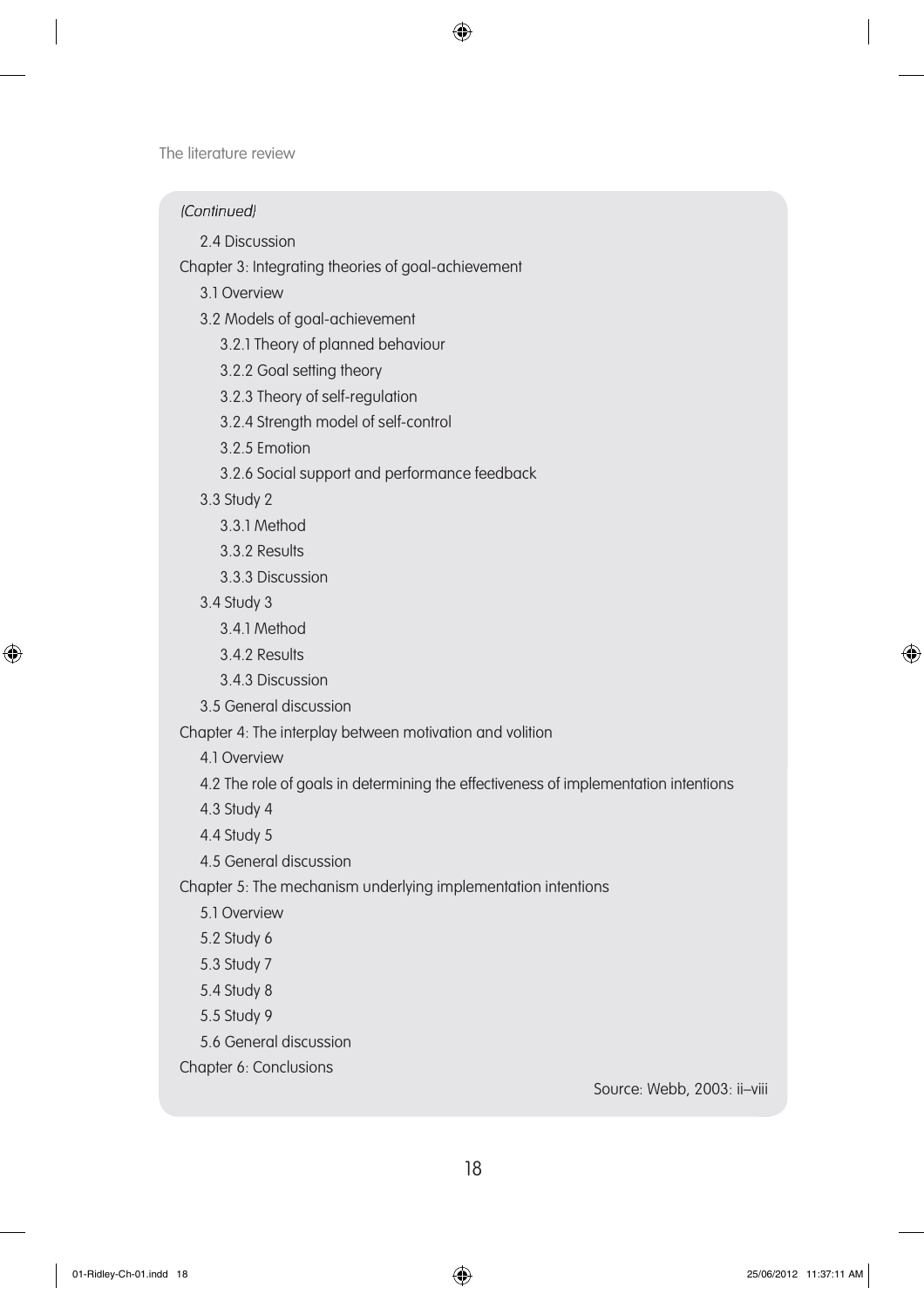# **Example 1.7 A recursive literature review**

⊕

In this example from the field of civil and structural engineering, the researcher completed three different studies in the area of groundwater contamination, each of which has each been published separately in a peer-reviewed journal. These appear in Chapters 2, 3 and 4 of the PhD thesis. The literature review was visited briefly in the Introduction (Chapter 1) and then elaborated on in further detail in the introductions of the three chapters (Chapters 2, 3 and 4) which describe the different research investigations. In this thesis, the different parts of the literature review are fairly concise and there are no headings and subheadings within the introductions to identify different topics within the literature review. However the adapted contents page below gives an idea of how the review is spread over the three different pieces of research. (Please note, detailed subheadings under 'Method and modelling procedures', and 'Results and discussion' have been omitted from the original in the example below.)

# $eg \rightarrow$

⊕

Contents Chapter 1: Introduction

1.1 Background

1.2 Objectives

1.3 Scope of work

1.4 Structure of thesis

Chapter 2: Modelling kinetic processes controlling hydrogen and acetate concentrations in an aquifer-derived microcosm

2.1 Introduction

2.2 Method and modelling procedures

2.3 Results and discussion

Chapter 3: Insights gained through multispecies field scale reactive transport modelling driven by biodegradation complexity

3.1 Introduction

3.2 Modelling methods

3.3 Results and discussion

3.4 Conclusions

(Continued)

♠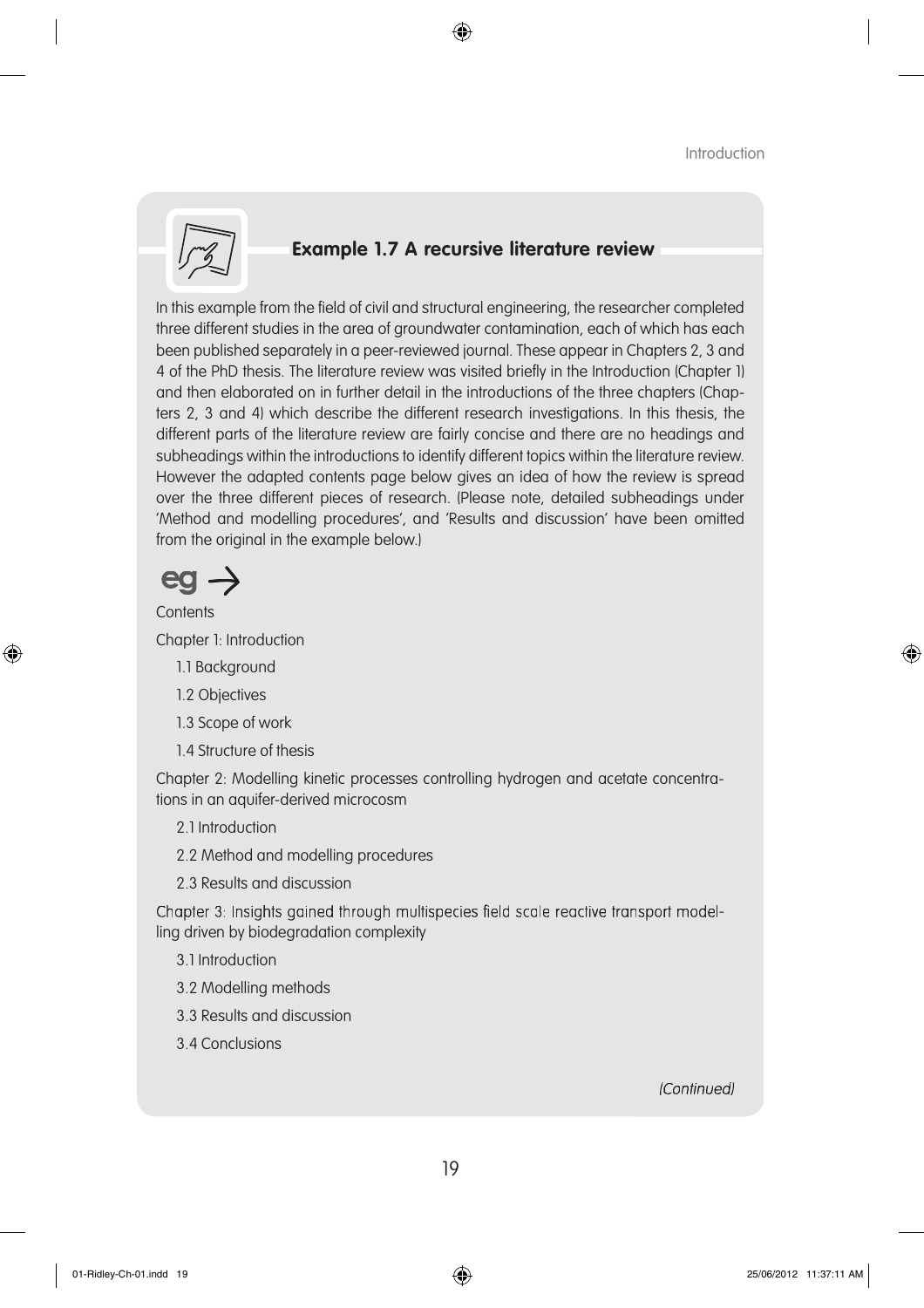#### (Continued)

Chapter 4: Advantages of using adaptive remeshing in parallel for modelling biodegradation in aroundwater

◈

- 4.1 Introduction
- 4.2 Model formulation
- 4.3 Test cases
- 4.5 Multi-dimensional field scale simulations
- 4.6 Advantages of parallel processing

4.7 Advantages of sparse matrix storage approach

- 4.8 Advantages of adaptive remeshing
- 4.9 Conclusions

Chapter 5: Conclusions

Source: Watson, 2004: 4-6

# **Structuring your literature review**

The above examples of contents pages show how different writers position their literature reviews within the doctoral thesis or masters dissertation and how they break down the related literature into themes or topic areas. As your reading and research progresses, you will find that you gradually begin to categorise your own work in this way, with the final organisational structure and fine-tuning of your literature review being decided by the focus of your research. This process is examined in more detail in Chapter 6.



#### Task 1.1 Choosing a literature review approach

Ask your supervisor to recommend two or three recently completed dissertations or theses in your discipline. After looking at these examples, answer the following question.

Which of the alternatives for positioning the literature review within a dissertation or thesis, described in this chapter and listed below, seems to be most common in your field?

- The literature review is a distinct chapter or chapters near the beginning of the thesis or dissertation.
- The literature review is introduced in general terms in the introduction and revisited in more detail at the beginning of different research studies in the dissertation or thesis.

◈

⊕

◈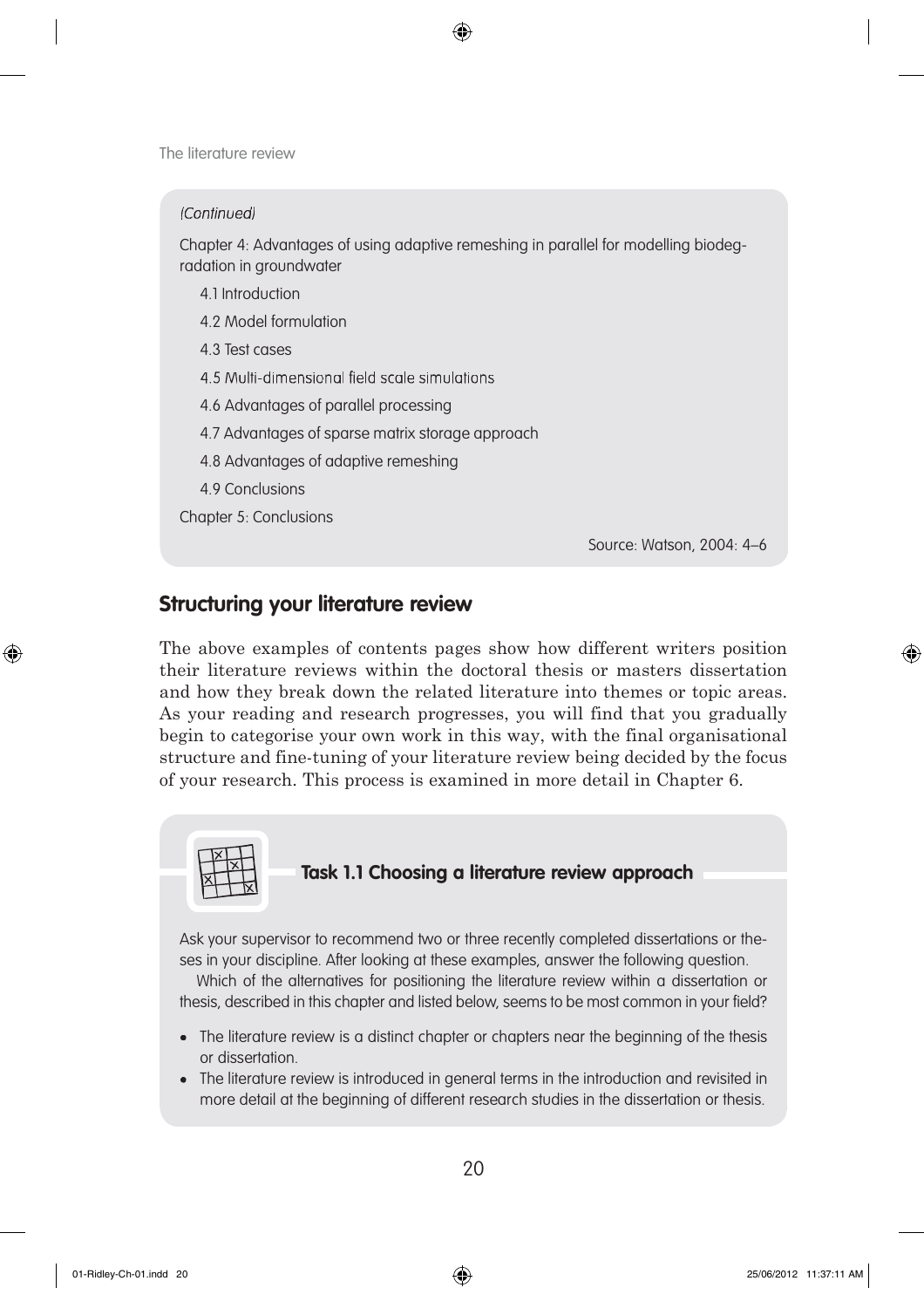• Reference to the related literature is interspersed throughout the whole thesis or dissertation and there is no specific literature review chapter.

◈

Now think about your own research topic.

As a way of helping you choose which alternative may suit your own work, think about the advantages and disadvantages for each alternative in relation to your own topic.

As your work progresses consider which alternative you are most likely to adopt for your own literature review and dissertation or thesis. What are your reasons for making this choice?



To summarise, this initial chapter has considered:

- the overall definition of a 'literature review':
- a consideration of different types of literature review:
- the literature review's importance in relation to postgraduate research;
- where the literature review may be positioned in the final draft of a doctoral thesis or masters dissertation.

### **Overview**

⊕

This introductory chapter has set the scene for the more detailed aspects of the literature review which are examined in the chapters that follow. In Chapter 2, we look further at the multiple purposes of a literature review with extracts from theses and dissertations to demonstrate how the different purposes can be achieved. In Chapters 3, 4 and 5 we consider a range of up-todate strategies for efficient information searching, evaluating source material, reading and note taking, keeping records, organising source material, and avoiding plagiarism and copyright infringement. Chapter 6 reflects on the writing process and how one can go about organising and structuring the information in a literature review. Referencing conventions are explored in Chapter 7, with coverage of the way references are integrated into the text and how they appear in the bibliography. There is a discussion about the meaning of plagiarism and some examples of the practices that constitute plagiarism. We also consider disciplinary differences in citation patterns and styles. In Chapters 8 and 9, we reflect on what it means to be critical in a